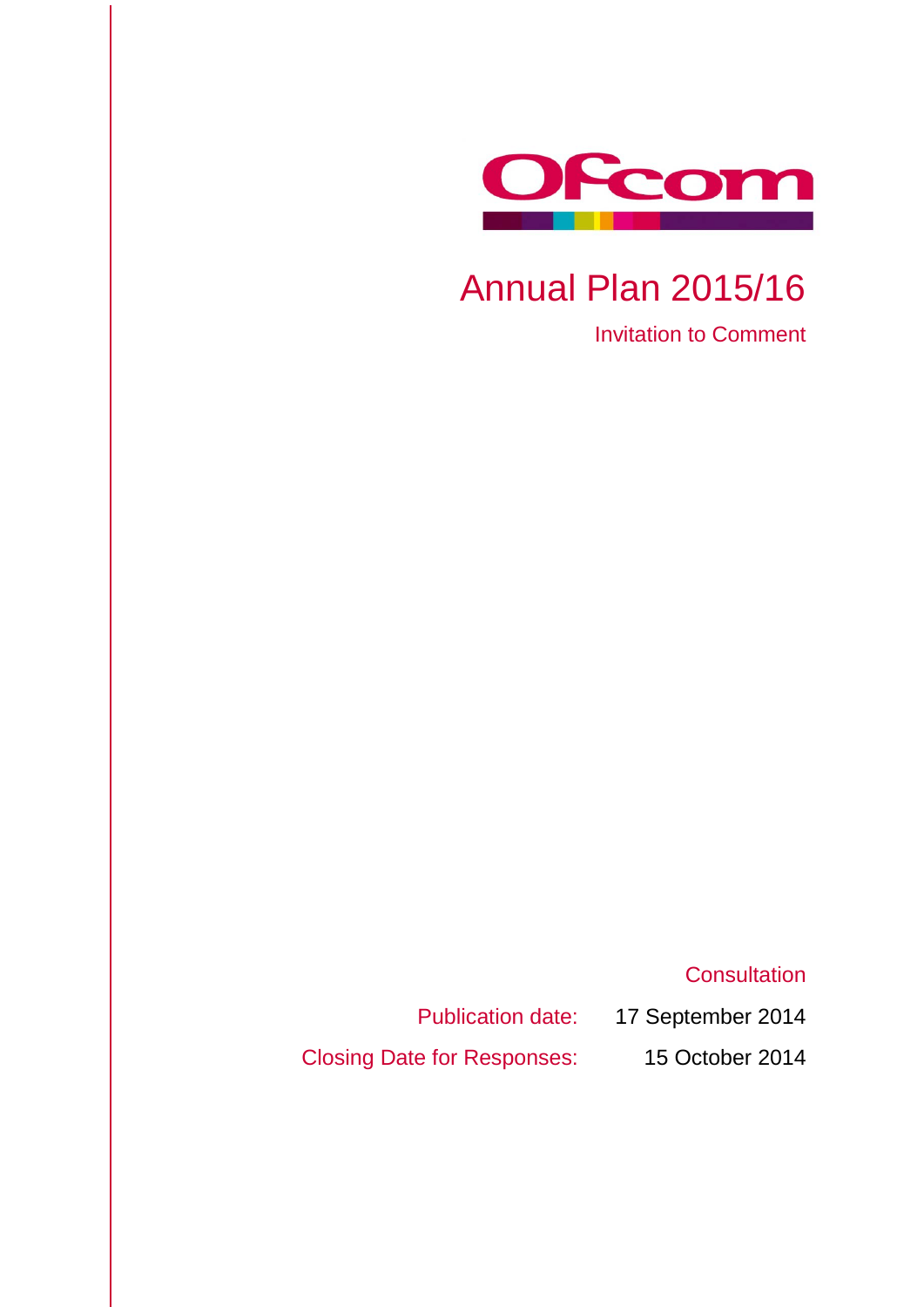# About this document

Every year we publish our Annual Plan, setting out our priorities and work programme for the coming year. We are currently commencing work on the Plan which will cover our programme of work from 1 April 2015 to 31 March 2016.

This document provides an early opportunity for those with an interest in Ofcom's work to comment on Ofcom's strategic approaches and purposes, and suggest any activities that should be part of our priorities and major work areas in 2015/16. We will consult on the full draft proposals in December this year.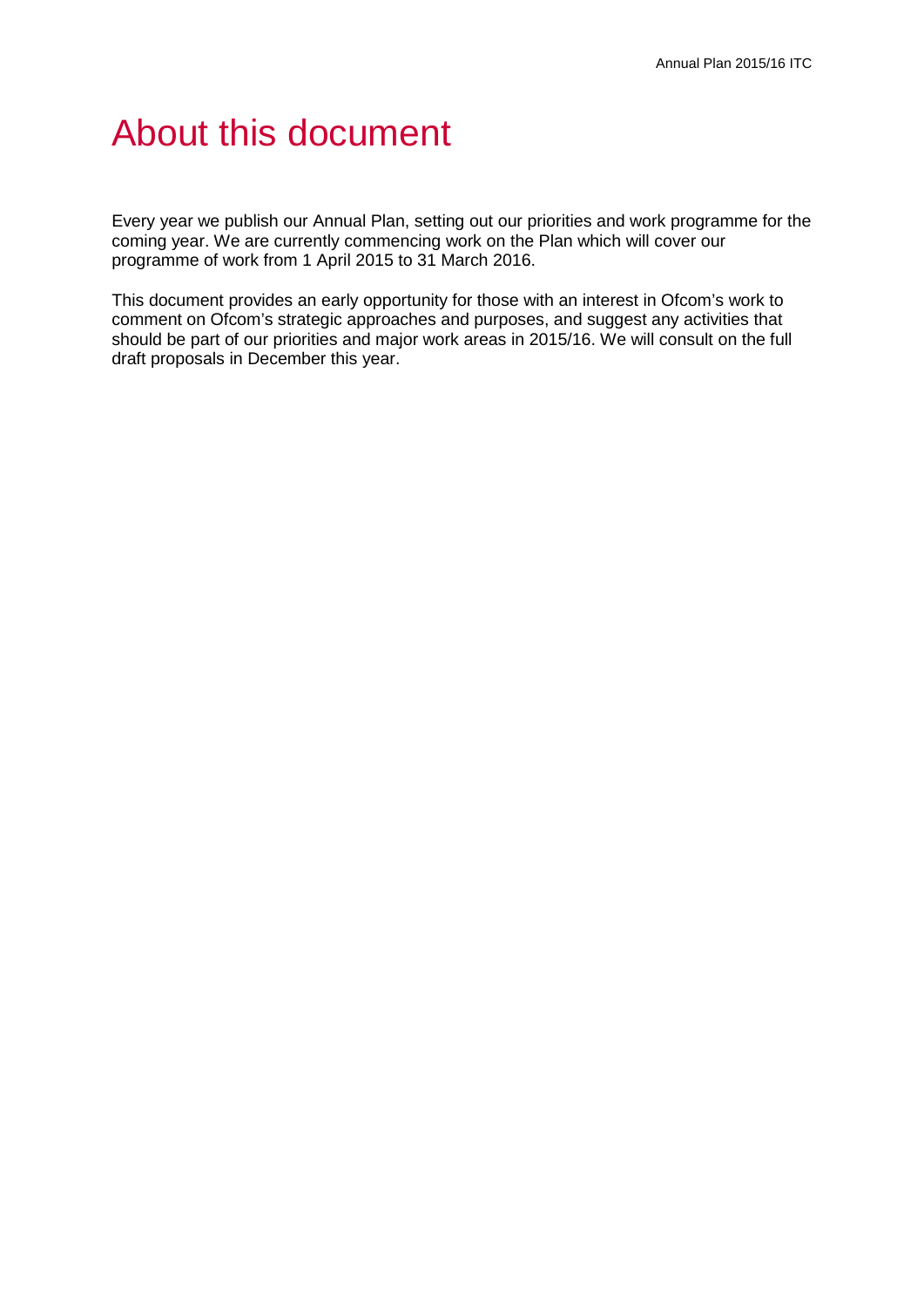# **Contents**

| <b>Section</b> |                                                | Page |
|----------------|------------------------------------------------|------|
| 1              | Our Annual Plan and this invitation to comment |      |
| 2              | Ofcom's duties and strategy                    | 2    |
| 3              | Ofcom's 2014/15 priorities                     | 4    |
| Annex          |                                                | Page |
| 1              | Responding to this consultation                | 6    |
| 2              | Ofcom's consultation principles                | 8    |
| 3              | Consultation response cover sheet              | 9    |
| 4              | <b>Consultation questions</b>                  | 11   |
|                |                                                |      |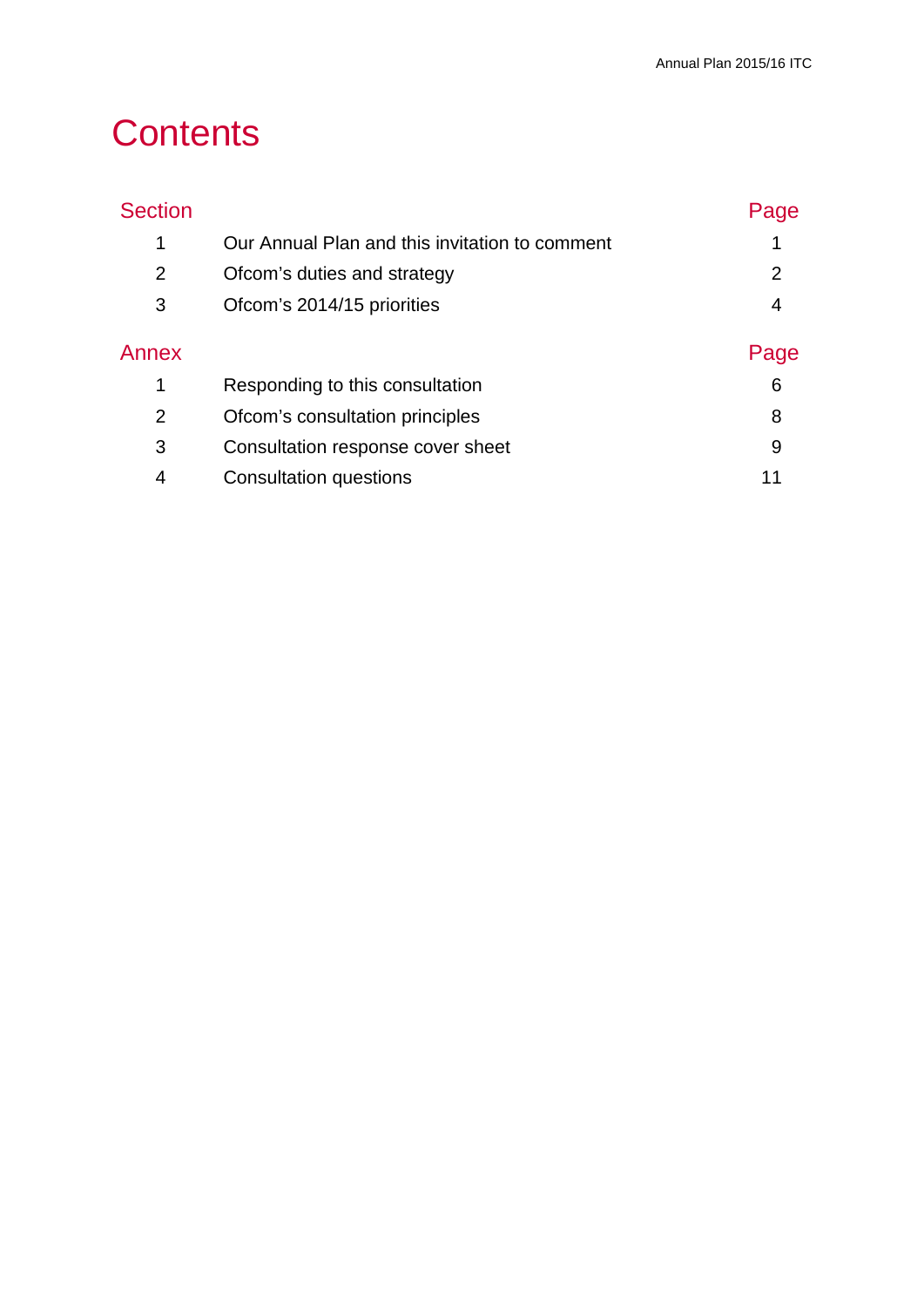#### **Section 1**

# <span id="page-3-0"></span>1 Our Annual Plan and this invitation to comment

- 1.1 As the communications regulator, we regulate the TV and radio sectors, fixed line and mobile telecoms, postal services, and the airwaves over which wireless communications devices operate and television/radio services are broadcast.
- 1.2 Every year we publish our Annual Plan which sets out our strategic purposes, priorities and work programme for the coming year. The Plan helps to inform stakeholders and those who are interested in Ofcom's work what to expect for the year ahead.
- 1.3 We have now commenced work on our Annual Plan for the twelve months from 1 April 2015 to 31 March 2016 and would like to invite stakeholders' views at this stage to build into our Draft Annual Plan. We will consult on this draft in December of this year, and following the consultation aim to publish our final Annual Plan in March 2015.
- 1.4 Specifically, we would like early views on:
	- potential changes to Ofcom's overall strategic approaches and purposes, outlined in the current year's Annual Plan<sup>[1](#page-3-1)</sup>;
	- the issues and areas that should form our priorities or major work areas in 2015/16; and
	- any specific areas for deregulation or simplification.
- 1.5 We encourage stakeholders and those with an interest in Ofcom's work to respond to this Invitation to Comment by 15 October 2014.

 $\overline{a}$ 

<span id="page-3-1"></span><sup>1</sup> [http://www.ofcom.org.uk/files/2014/03/Annual\\_Plan\\_1415.pdf](http://www.ofcom.org.uk/files/2014/03/Annual_Plan_1415.pdf)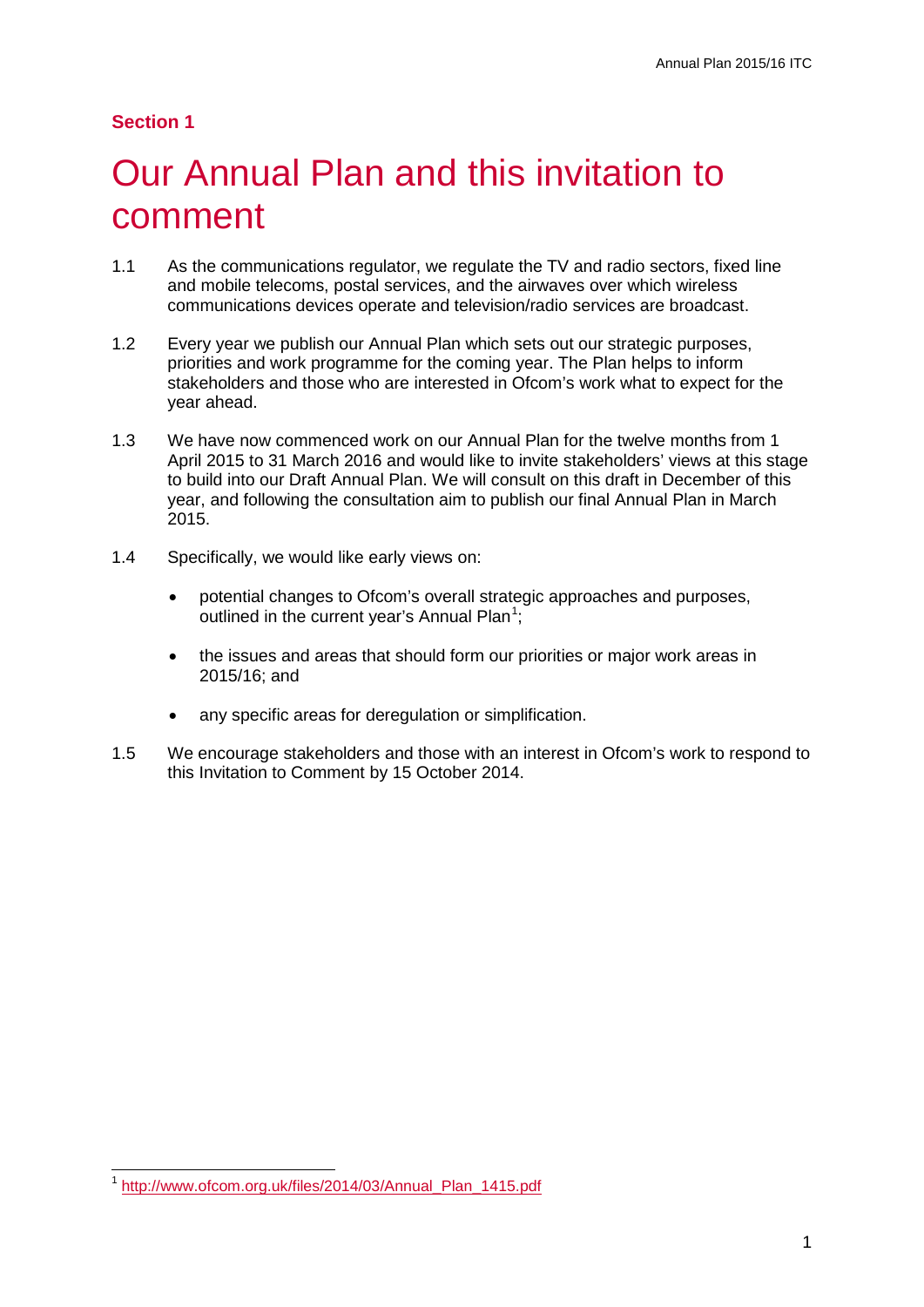#### **Section 2**

# <span id="page-4-0"></span>Ofcom's duties and strategy

### **Ofcom's duties**

- 2.1 The Communications Act 2003 sets out Ofcom's principal duties to further the interests of citizens in relation to communications matters, and to further the interests of consumers in relevant markets, where appropriate by promoting competition.
- 2.2 Ofcom's role includes securing:
	- the optimal use for wireless telegraphy of the electro-magnetic spectrum;
	- provision of a range of electronic communications services across the UK;
	- availability of a wide range of TV and radio services of high quality and wide appeal in the UK;
	- sufficient plurality in the providers TV and radio services; and,
	- adequate protection for members of the public and others against offensive or harmful material and against unfair treatment in programmes or unwarranted infringement of privacy.
- [2](#page-4-1).3 In post, we have a duty to secure the provision of a universal postal service<sup>2</sup>. We are required to give priority to this duty over our principal duties if it appears there is a conflict between the two.

## **Ofcom's Strategy**

2.4 Our overarching strategy, strategic purposes and approach as set out last year are provided below to provide context for this invitation to comment and to explain how we aim to achieve our goals.

#### **Our overarching strategy is to ensure that UK communications markets work to support consumer and citizen interests**

#### **Ofcom's Strategy**

We will work for consumers and citizens by promoting effective competition, informed choice and the opportunity to participate in a wide range of communications services, including post. We will secure the optimal use of spectrum, through market mechanisms where possible and regulatory action where necessary. We will provide proportionate protection for consumers and help maintain audiences' confidence in broadcast content. We will contribute to public policy defined by Parliament, including high quality public service broadcasting and plurality of media ownership.

To achieve these aims, we will be consultative, transparent and proportionate. We will be informed through high quality research and information, which we will share widely. We will be mindful of the diversity of the UK and its nations. We will aim to be innovative, responsive and effective in everything we do.

<span id="page-4-1"></span> $2^{2}$  As set out in Section 29 of the Postal Services Act 2011  $\overline{a}$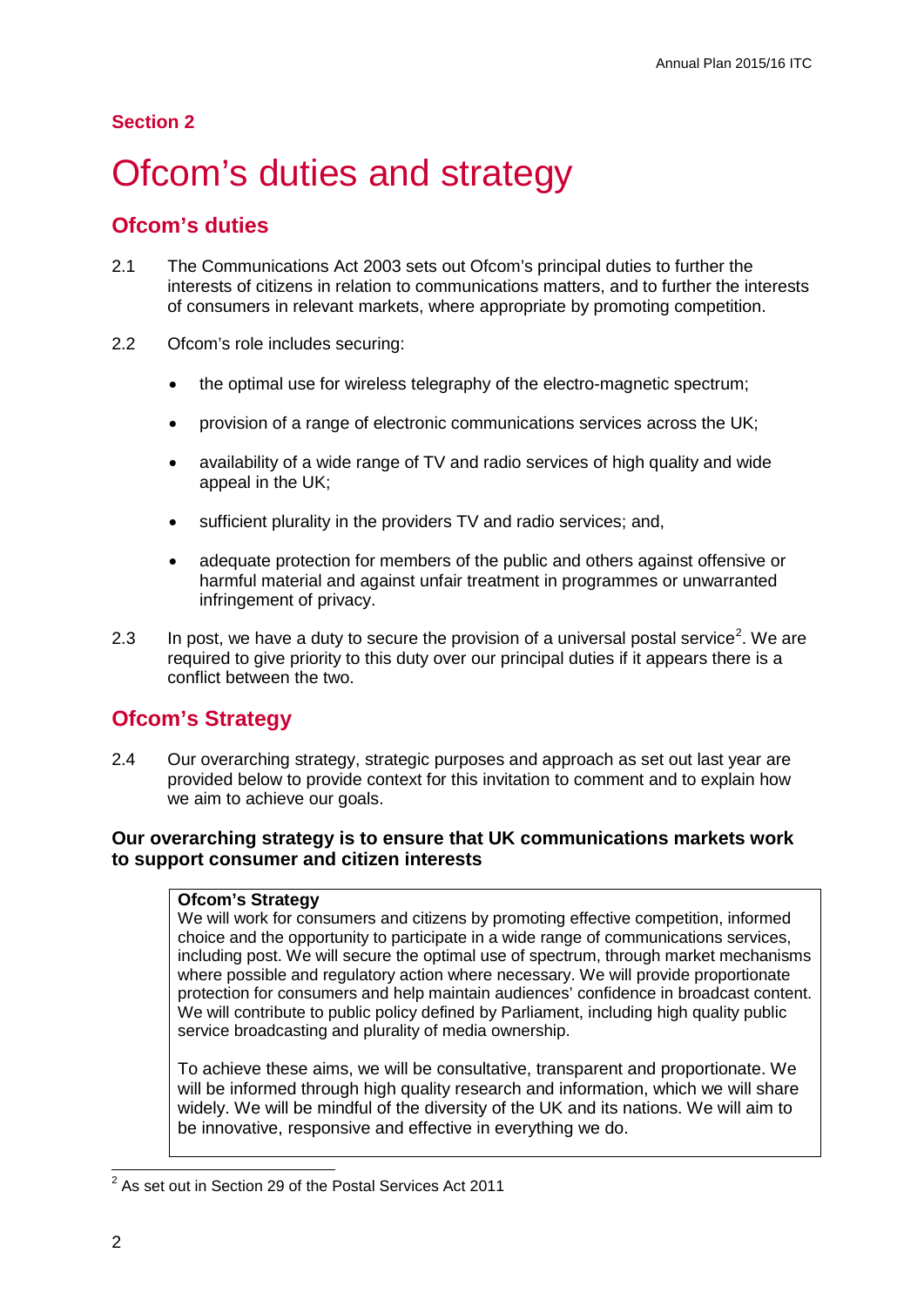#### **Figure 1: Ofcom's strategy**



**What we do to further consumer and citizen interests… … and how we will behave in doing this**

- 2.5 **Effective competition and informed choice** across all communications services is a key element of our strategy to help deliver competitive markets. This incorporates supply-side activities such as setting competition policies for services where there are economic bottlenecks, and demand-side activities such as providing customers with the necessary information to make an informed choice, for example in our publication of broadband speeds data.
- 2.6 **Securing optimal use of spectrum** is a fundamental element of our strategy and a major area of our work. Our preferred approach is to use market mechanisms; however we recognise that in some cases regulatory action may be required. A key example of our recent work in this area is the successful delivery of spectrum and interference management for the Glasgow 2014 Commonwealth Games.
- 2.7 We continue to **promote the opportunity to participate** in society for consumers and citizens through the availability and use of a wide range of communications services. Our work in this area includes ensuring effective and efficient delivery of universal services, and providing direct support for the most vulnerable consumers.
- 2.8 Despite effective communications markets providing a range of benefits for consumers, we continue to have backstop safeguards to **protect consumers from harm**. Recently our work in this area has included addressing mid-contract price rises.
- 2.9 We maintain **audience confidence in broadcasting content** through our licensing and enforcement activities, and by helping to ensure regulation is consistent with audience expectations of content standards such as in our research into attitudes to violence on TV.
- 2.10 We also continue to **contribute to public policy defined by Parliament**. We have a role to assist in the development, implementation and enforcement of policies to ensure they deliver the desired citizen outcomes.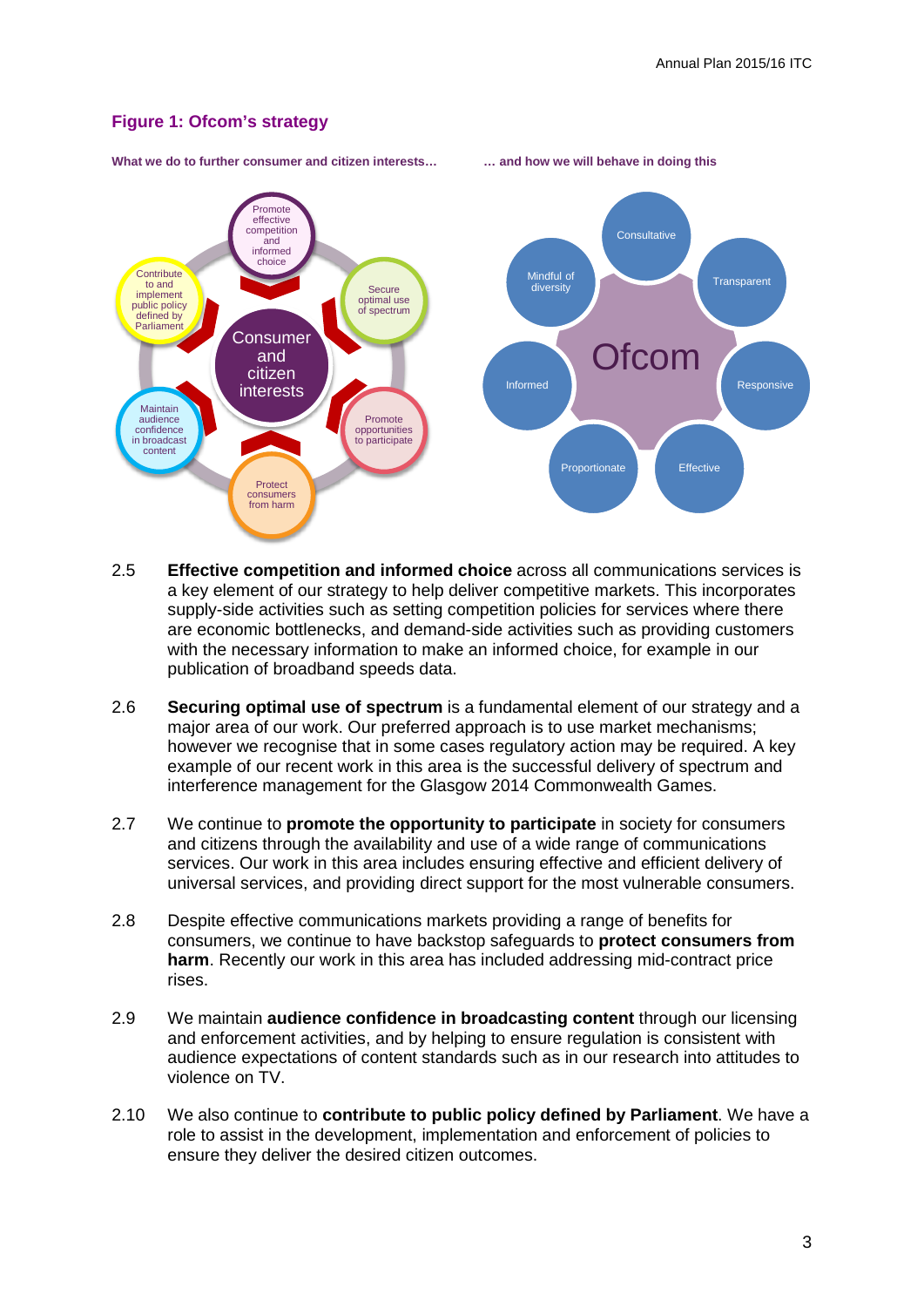### **Section 3**

# <span id="page-6-0"></span>Ofcom's 2014/15 priorities

3.1 Our priorities for the 2014/15 year, which runs through to the end of March 2015, are outlined below:

#### **Figure 2: Annual Plan 2014/15 priorities**



- 3.2 In the past year, we have progressed a range of priority, major and programmatic work areas, for example:
	- the narrowband market review was completed in September 2013 and the next review of this market is due to commence in 2015/16;
	- the fixed access and wholesale broadband market reviews were completed in June 2014 (the VULA margin issue should be completed in December 2014);
	- the mobile call termination market review is scheduled to complete in March 2015;
	- the business connectivity market review started in January 2013 and is scheduled to complete in March 2016. A consultation (call for inputs) was published in April 2014, with full a consultation due in March 2015; and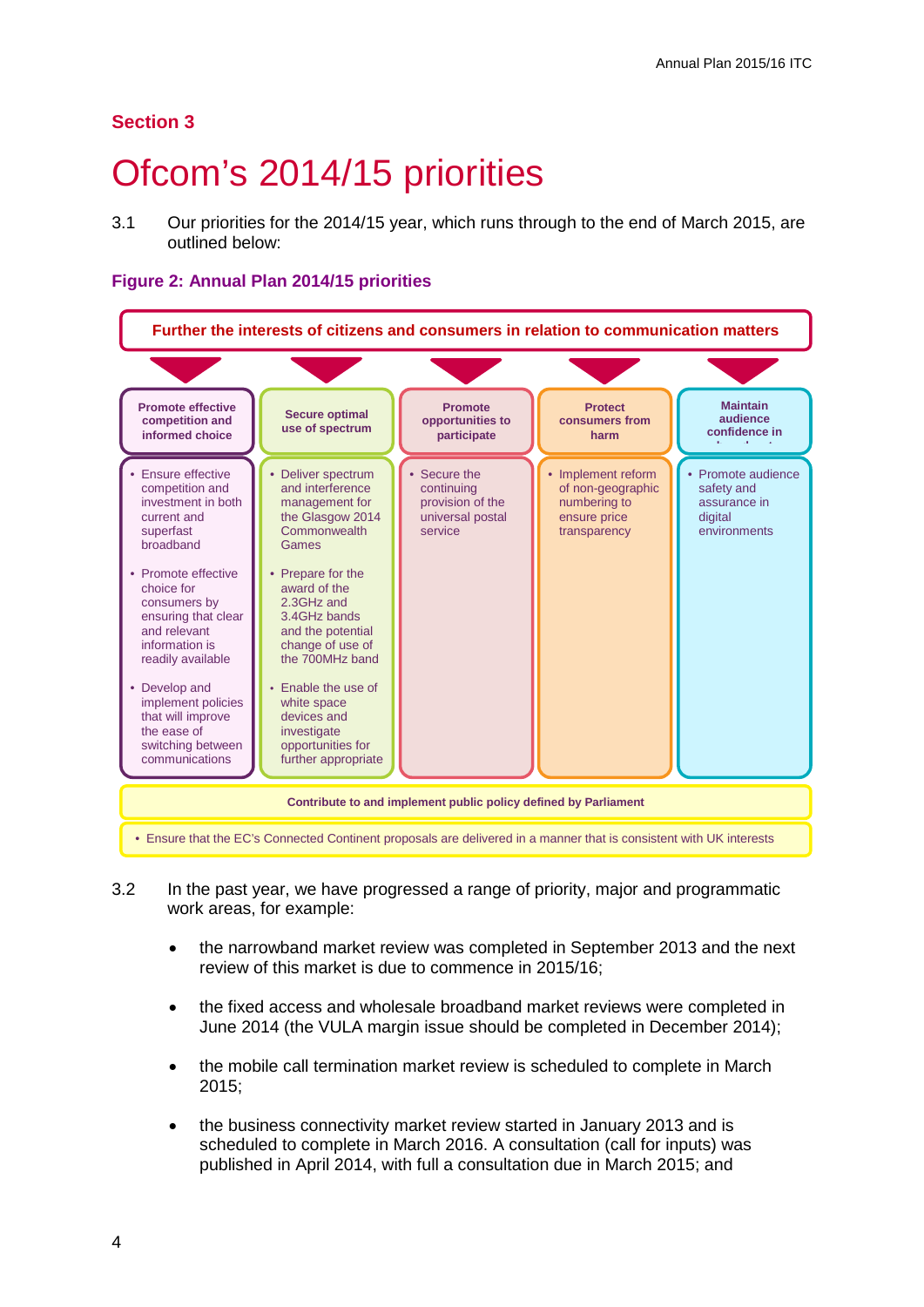- in May 2014 we published the Future of Free-to-View TV strategy. Further work in this area will lead into our preparations for the 2015 World Radio Conferrence and our implementation of our UHF spectrum strategy.
- 3.3 Since we published the Annual Plan, a number of additional work areas have arisen which we have responded to, for example:
	- we have proposed new requirements and guidance in relation to BT's margin for products based on VULA to promote competition in the growing market for superfast broadband customers;
	- we have published a report for Government outlining the measures that the UK's largest internet service providers have put in place to introduce family-friendly network level filtering, which allows the account holder to choose to block webbased content that might be inappropriate for children;
	- we have imposed new performance standards on Openreach which came into effect on 1 July 2014. These aim to bring about faster line repairs and installations for telephone and broadband customers; and
	- in September 2014, we outlined our programme of work designed to enable small businesses to get the best out of communications services in the UK. We have recently published guidance for these companies on taking out new contracts for landline telephone, broadband and mobile phone services.
- 3.4 Alongside these areas, we are also undertaking a range of other work in the current year. Details about this work can be found in the 2014/15 Annual Plan<sup>[3](#page-7-0)</sup>.
- 3.5 We are now considering what our priorties and major work areas for 2015/16 should be. We propose that these should be presented in line with our six strategic purposes, set out in paragraphs 2.4 to 2.10 above.
- 3.6 We are seeking views from stakeholders in their responses to this invitation to comment on the following questions:
	- i) Are there areas of Ofcom's overall strategic approaches and purposes (outlined in paragraphs 2.4 to 2.10 above) that may need to change?;
	- ii) What are the issues and areas that should form Ofcom's priorities or major work areas in 2015/16?; and,
	- iii) Are there any specific areas for deregulation or simplification in the coming year?

<span id="page-7-0"></span><sup>&</sup>lt;sup>3</sup> [http://www.ofcom.org.uk/files/2014/03/Annual\\_Plan\\_1415.pdf](http://www.ofcom.org.uk/files/2014/03/Annual_Plan_1415.pdf)  $\overline{a}$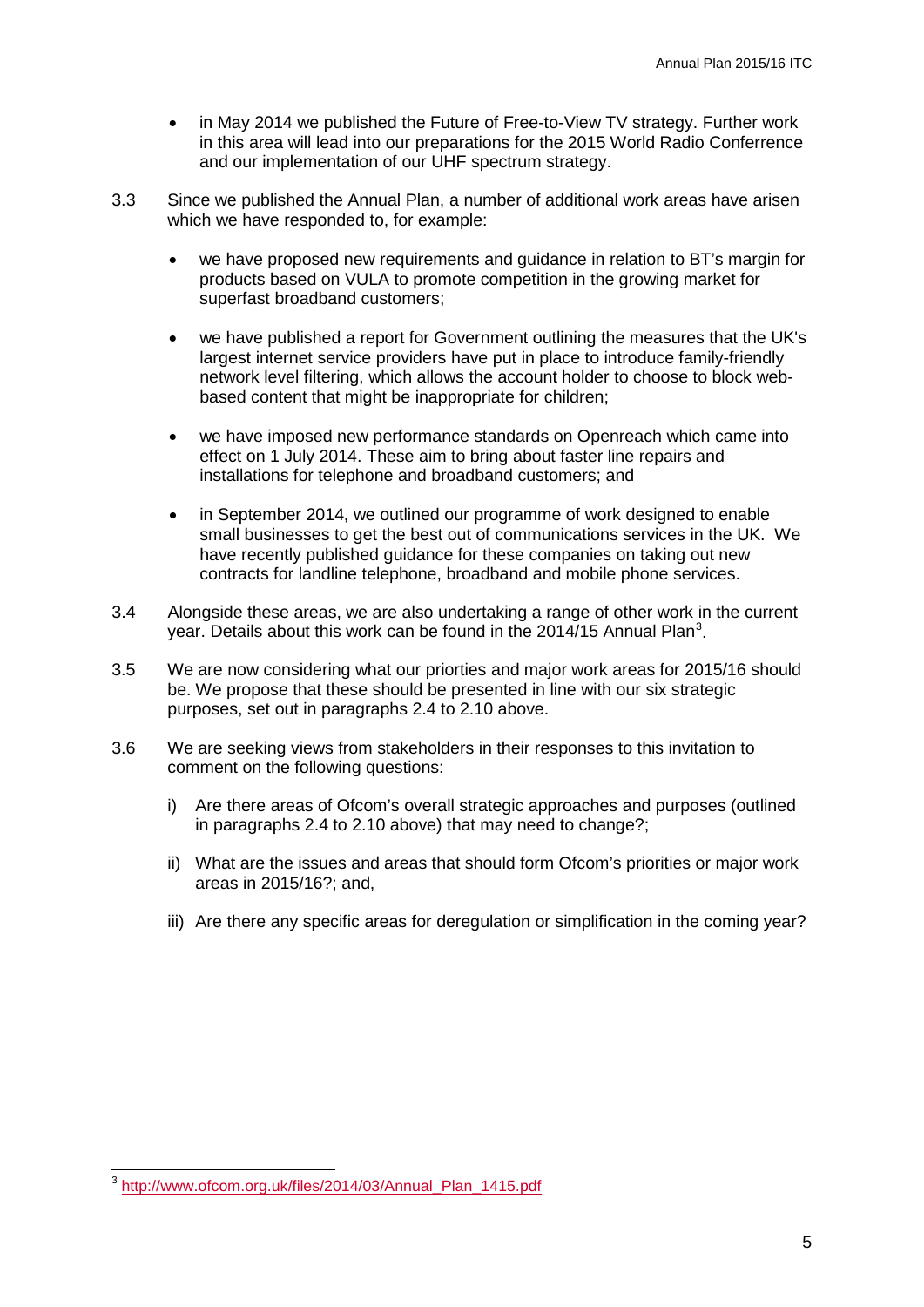# <span id="page-8-0"></span>Responding to this consultation

#### **How to respond**

- A1.1 Ofcom invites written views and comments on the issues raised in this document, to be made **by 5pm on 15 October 2014**.
- A1.2 Ofcom strongly prefers to receive responses using the online web form at [http://stakeholders.ofcom.org.uk/consultations/annual-plan-2015-16-invitation-to](http://stakeholders.ofcom.org.uk/consultations/annual-plan-2015-16-invitation-to-comment)[comment,](http://stakeholders.ofcom.org.uk/consultations/annual-plan-2015-16-invitation-to-comment) as this helps us to process the responses quickly and efficiently. We would also be grateful if you could assist us by completing a response cover sheet (see Annex 3), to indicate whether or not there are confidentiality issues. This response coversheet is incorporated into the online web form questionnaire.
- A1.3 For larger consultation responses particularly those with supporting charts, tables or other data - please email Will.Pinkney@ofcom.org.uk attaching your response in Microsoft Word format, together with a consultation response coversheet.
- A1.4 Responses may alternatively be posted or faxed to the address below, marked with the title of the consultation.

Ofcom Annual Plan Team Floor 3 Dept Strategy Team Riverside House 2A Southwark Bridge Road London SE1 9HA

Fax: 020 7981 3333

- A1.5 Note that we do not need a hard copy in addition to an electronic version. Ofcom will acknowledge receipt of responses if they are submitted using the online web form but not otherwise.
- A1.6 It would be helpful if your response could include direct answers to the questions asked in this document, which are listed together at Annex 4. It would also help if you can explain why you hold your views and how Ofcom's proposals would impact on you.

### **Further information**

A1.7 If you want to discuss the issues and questions raised in this consultation, or need advice on the appropriate form of response, please contact Will Pinkney on 020 7981 3890.

### **Confidentiality**

A1.8 We believe it is important for everyone interested in an issue to see the views expressed by consultation respondents. We will therefore usually publish all responses on our website, [www.ofcom.org.uk,](http://www.ofcom.org.uk/) ideally on receipt. If you think your response should be kept confidential, can you please specify what part or whether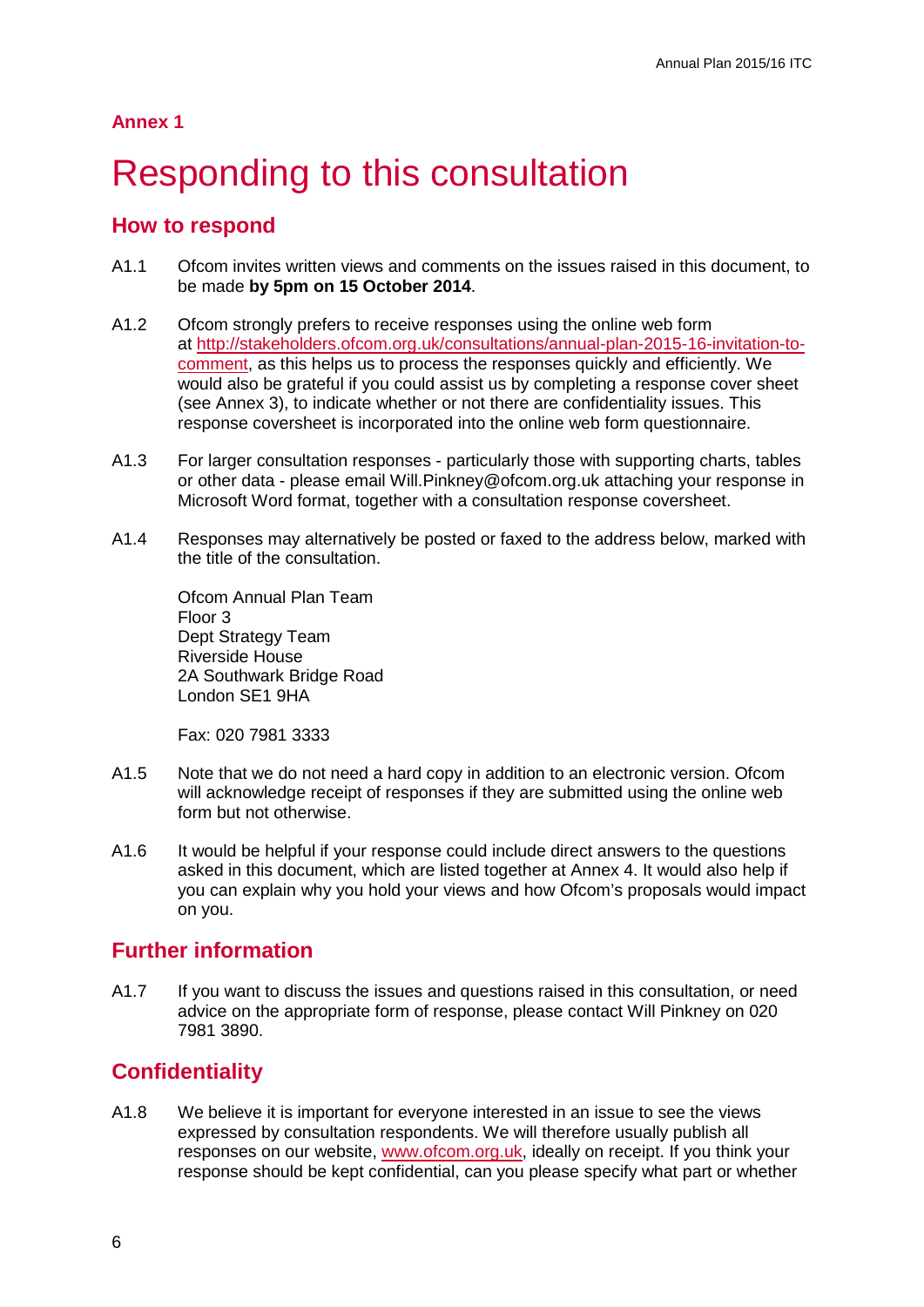all of your response should be kept confidential, and specify why. Please also place such parts in a separate annex.

- A1.9 If someone asks us to keep part or all of a response confidential, we will treat this request seriously and will try to respect this. But sometimes we will need to publish all responses, including those that are marked as confidential, in order to meet legal obligations.
- A1.10 Please also note that copyright and all other intellectual property in responses will be assumed to be licensed to Ofcom to use. Ofcom's approach on intellectual property rights is explained further on its website at [http://www.ofcom.org.uk/terms](http://www.ofcom.org.uk/terms-of-use/)[of-use/](http://www.ofcom.org.uk/terms-of-use/)

#### **Next steps**

- A1.11 Following the end of the consultation period, Ofcom intends to publish the Draft Annual Plan statement in December 2014.
- A1.12 Please note that you can register to receive free mail updates alerting you to the publications of relevant Ofcom documents. For more details please see:<http://www.ofcom.org.uk/email-updates/>

#### **Ofcom's consultation processes**

- A1.13 Ofcom seeks to ensure that responding to a consultation is as easy as possible. For more information please see our consultation principles in Annex 2.
- A1.14 If you have any comments or suggestions on how Ofcom conducts its consultations, please call our consultation helpdesk on 020 7981 3003 or e-mail us at [consult@ofcom.org.uk](mailto:consult@ofcom.org.uk) . We would particularly welcome thoughts on how Ofcom could more effectively seek the views of those groups or individuals, such as small businesses or particular types of residential consumers, who are less likely to give their opinions through a formal consultation.
- A1.15 If you would like to discuss these issues or Ofcom's consultation processes more generally you can alternatively contact Graham Howell, Secretary to the Corporation, who is Ofcom's consultation champion:

Graham Howell **Ofcom** Riverside House 2a Southwark Bridge Road London SE1 9HA

Tel: 020 7981 3601

Email [Graham.Howell@ofcom.org.uk](mailto:Graham.Howell@ofcom.org.uk)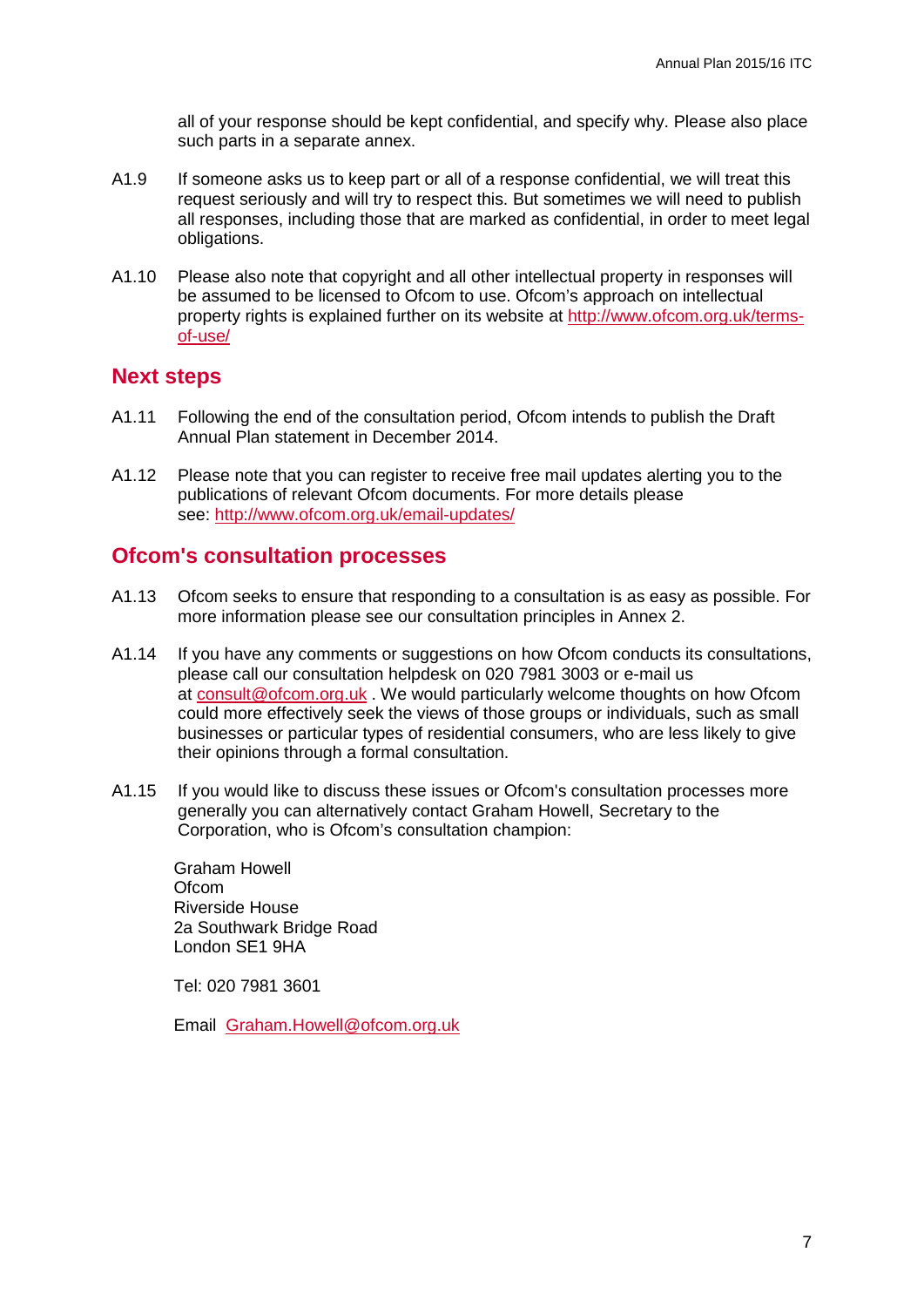# <span id="page-10-0"></span>**Ofcom's consultation principles**

A2.1 Ofcom has published the following seven principles that it will follow for each public written consultation:

### **Before the consultation**

A2.2 Where possible, we will hold informal talks with people and organisations before announcing a big consultation to find out whether we are thinking in the right direction. If we do not have enough time to do this, we will hold an open meeting to explain our proposals shortly after announcing the consultation.

### **During the consultation**

- A2.3 We will be clear about who we are consulting, why, on what questions and for how long.
- A2.4 We will make the consultation document as short and simple as possible with a summary of no more than two pages. We will try to make it as easy as possible to give us a written response. If the consultation is complicated, we may provide a shortened Plain English Guide for smaller organisations or individuals who would otherwise not be able to spare the time to share their views.
- A2.5 We will consult for up to 10 weeks depending on the potential impact of our proposals.
- A2.6 A person within Ofcom will be in charge of making sure we follow our own guidelines and reach out to the largest number of people and organisations interested in the outcome of our decisions. Ofcom's 'Consultation Champion' will also be the main person to contact with views on the way we run our consultations.
- A2.7 If we are not able to follow one of these principles, we will explain why.

### **After the consultation**

A2.8 We think it is important for everyone interested in an issue to see the views of others during a consultation. We would usually publish all the responses we have received on our website. In our statement, we will give reasons for our decisions and will give an account of how the views of those concerned helped shape those decisions.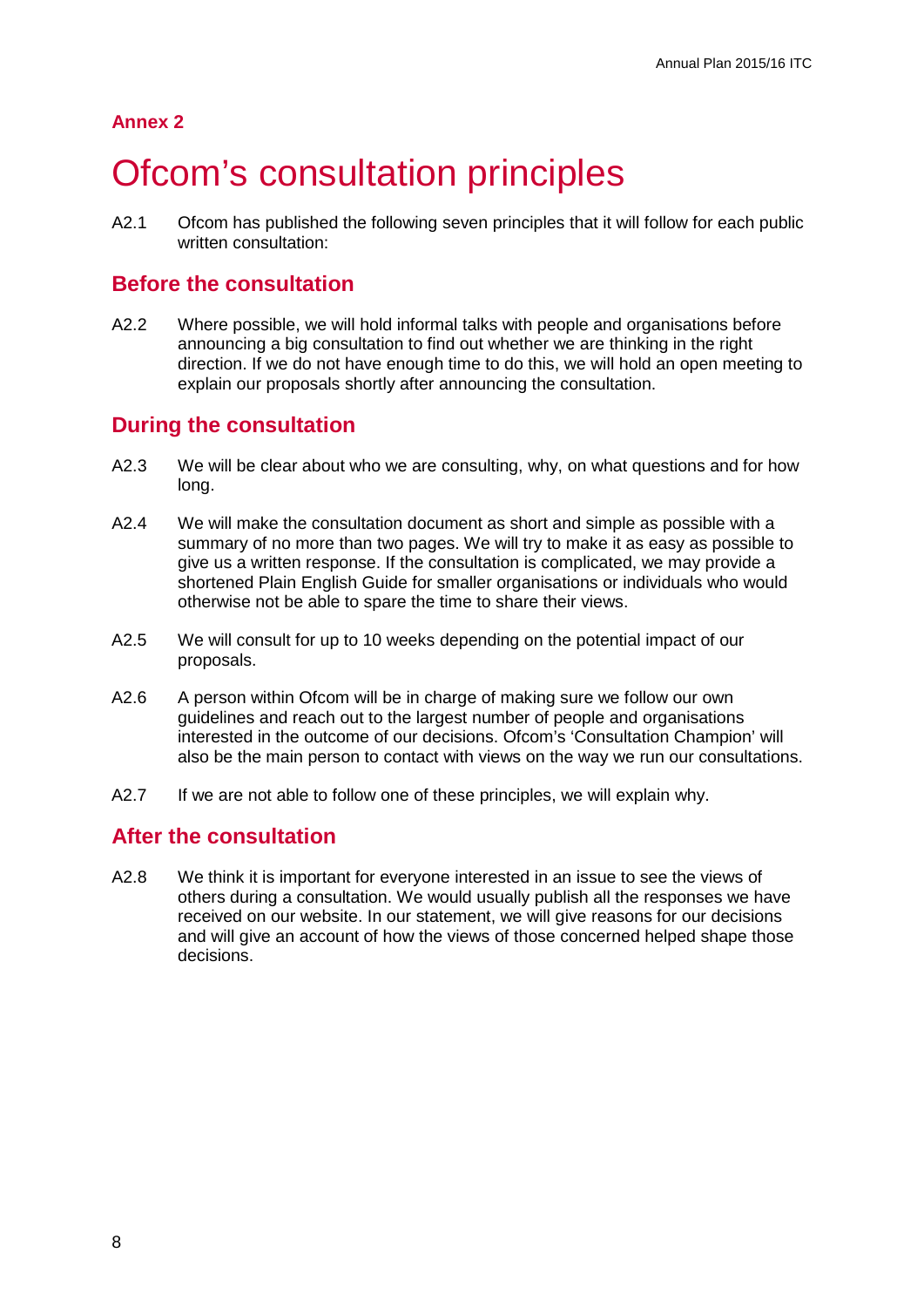## <span id="page-11-0"></span>3 Consultation response cover sheet

- A3.1 In the interests of transparency and good regulatory practice, we will publish all consultation responses in full on our website, [www.ofcom.org.uk.](http://www.ofcom.org.uk/)
- A3.2 We have produced a cover sheet for responses (see below) and would be very grateful if you could send one with your response (this is incorporated into the online web form if you respond in this way). This will speed up our processing of responses, and help to maintain confidentiality where appropriate.
- A3.3 The quality of consultation can be enhanced by publishing responses before the consultation period closes. In particular, this can help those individuals and organisations with limited resources or familiarity with the issues to respond in a more informed way. Therefore Ofcom would encourage respondents to complete their cover sheet in a way that allows Ofcom to publish their responses upon receipt, rather than waiting until the consultation period has ended.
- A3.4 We strongly prefer to receive responses via the online web form which incorporates the cover sheet. If you are responding via email, post or fax you can download an electronic copy of this cover sheet in Word or RTF format from the 'Consultations' section of our website at [http://stakeholders.ofcom.org.uk/consultations/consultation-response](http://stakeholders.ofcom.org.uk/consultations/consultation-response-coversheet/)[coversheet/.](http://stakeholders.ofcom.org.uk/consultations/consultation-response-coversheet/)
- A3.5 Please put any parts of your response you consider should be kept confidential in a separate annex to your response and include your reasons why this part of your response should not be published. This can include information such as your personal background and experience. If you want your name, address, other contact details, or job title to remain confidential, please provide them in your cover sheet only, so that we don't have to edit your response.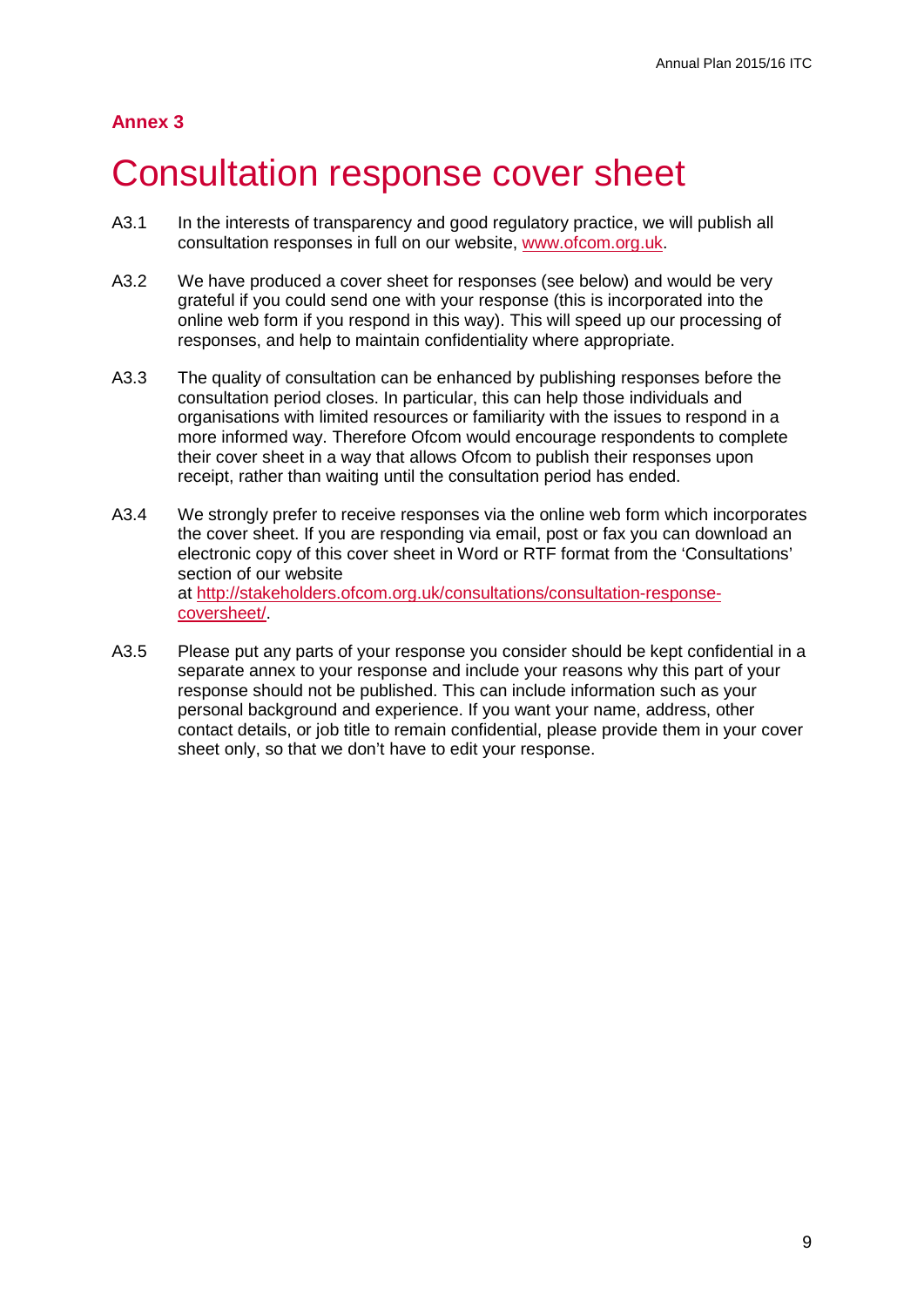### **Cover sheet for response to an Ofcom consultation**

| <b>BASIC DETAILS</b>                                                                                                                                                                                                                                                                                                                                                                                                                                                |  |  |  |
|---------------------------------------------------------------------------------------------------------------------------------------------------------------------------------------------------------------------------------------------------------------------------------------------------------------------------------------------------------------------------------------------------------------------------------------------------------------------|--|--|--|
| Consultation title:<br>Annual Plan 2015/16 - Invitation to Comment                                                                                                                                                                                                                                                                                                                                                                                                  |  |  |  |
| The Annual Plan Team<br>To (Ofcom contact):                                                                                                                                                                                                                                                                                                                                                                                                                         |  |  |  |
| Name of respondent:                                                                                                                                                                                                                                                                                                                                                                                                                                                 |  |  |  |
| Representing (self or organisation/s):                                                                                                                                                                                                                                                                                                                                                                                                                              |  |  |  |
| Address (if not received by email):                                                                                                                                                                                                                                                                                                                                                                                                                                 |  |  |  |
| <b>CONFIDENTIALITY</b>                                                                                                                                                                                                                                                                                                                                                                                                                                              |  |  |  |
| Please tick below what part of your response you consider is confidential, giving your<br>reasons why                                                                                                                                                                                                                                                                                                                                                               |  |  |  |
| Nothing<br>Name/contact details/job title                                                                                                                                                                                                                                                                                                                                                                                                                           |  |  |  |
| Whole response<br>Organisation                                                                                                                                                                                                                                                                                                                                                                                                                                      |  |  |  |
| Part of the response<br>If there is no separate annex, which parts?                                                                                                                                                                                                                                                                                                                                                                                                 |  |  |  |
| If you want part of your response, your name or your organisation not to be published, can<br>Ofcom still publish a reference to the contents of your response (including, for any<br>confidential parts, a general summary that does not disclose the specific information or<br>enable you to be identified)?                                                                                                                                                     |  |  |  |
| <b>DECLARATION</b>                                                                                                                                                                                                                                                                                                                                                                                                                                                  |  |  |  |
| I confirm that the correspondence supplied with this cover sheet is a formal consultation<br>response that Ofcom can publish. However, in supplying this response, I understand that<br>Ofcom may need to publish all responses, including those which are marked as confidential,<br>in order to meet legal obligations. If I have sent my response by email, Ofcom can disregard<br>any standard e-mail text about not disclosing email contents and attachments. |  |  |  |
| Ofcom seeks to publish responses on receipt. If your response is<br>non-confidential (in whole or in part), and you would prefer us to<br>publish your response only once the consultation has ended, please tick here.                                                                                                                                                                                                                                             |  |  |  |
| Name<br>Signed (if hard copy)                                                                                                                                                                                                                                                                                                                                                                                                                                       |  |  |  |